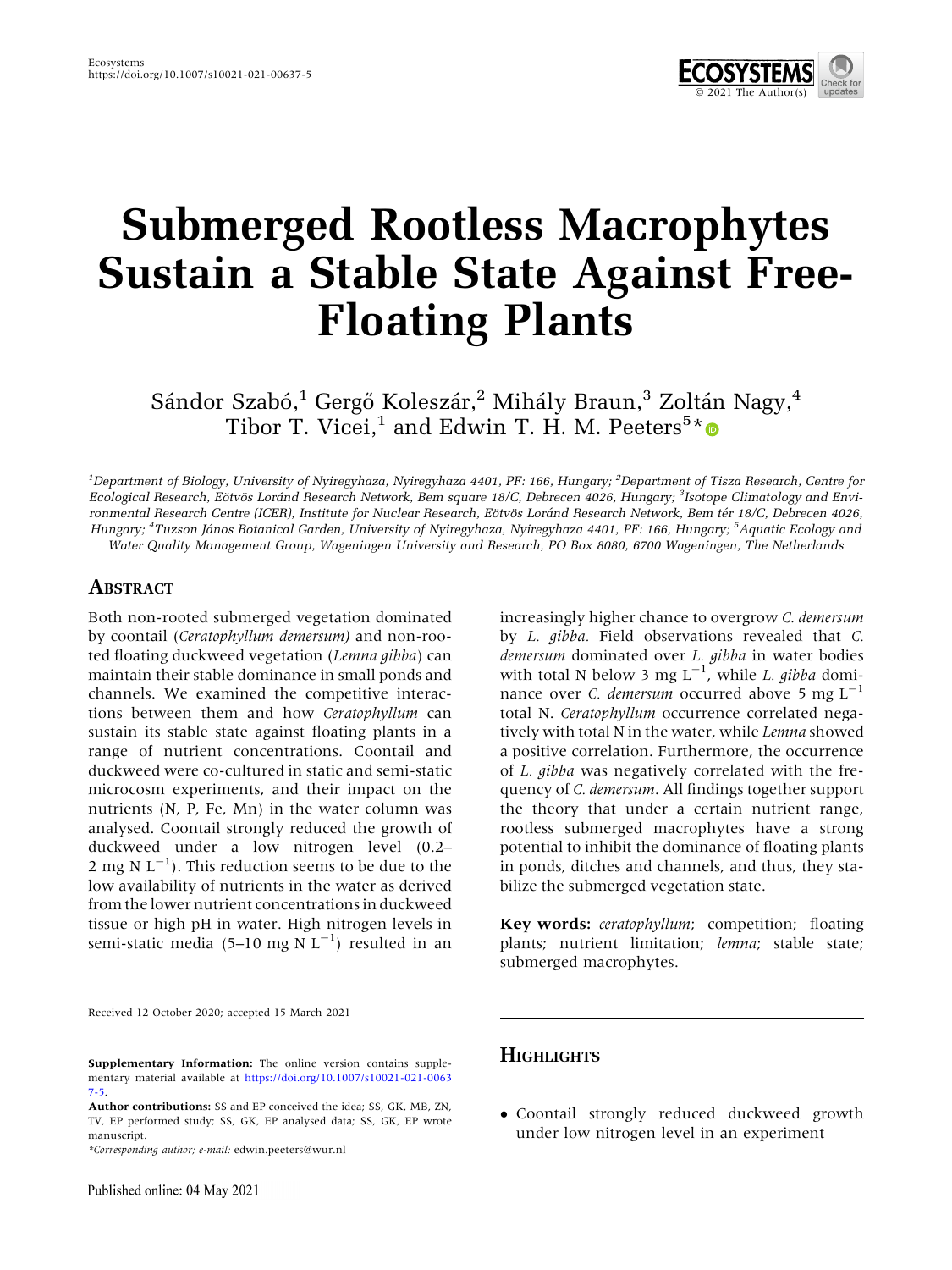- Field data showed coontail dominance over duckweed in waters with  $<$  3 mg total N L<sup>-1</sup>
- Rootless submerged macrophytes potentially inhibit the dominance by floating plants

## **INTRODUCTION**

Alternative stable states in freshwater ecosystems are well known from shallow lakes that could be either in a state of crystal-clear water dominated by rooted, submerged macrophytes or in the turbid state dominated by phytoplankton (Scheffer and others [1993\)](#page-12-0). Internal, positive feedbacks like the capacity of the vegetation to clean-up the water, tend to keep the state in its present state. In more sheltered water systems, non-rooted floating plants may thrive very well and take over the role of phytoplankton leading to a state dominated by either mats of non-rooted floating plants or rooted, submerged plants (Scheffer and others [1993](#page-12-0)). Availability of light and nutrients play a crucial role in the alternative states (Scheffer and others [1993](#page-12-0)).

Availability of nutrients and light are also two essential factors regulating the growth and distribution of aquatic primary producers (Chambers [1987;](#page-11-0) Chambers and Kalf [1987](#page-11-0); Bornette and Puijalon [2011\)](#page-11-0). Eutrophication may drastically change nutrient conditions and that might be detrimental for certain species, while others may benefit from it (Cao and others [2011;](#page-11-0) Phillips and others [2016](#page-11-0)). Ponds and ditches are usually less exposed to wind and higher nutrient concentrations in these, windsheltered, places make them susceptible to the dominance of free-floating macrophytes (Morris and others [2003](#page-11-0); Peeters and others [2013](#page-11-0); Smith [2014\)](#page-12-0). On the other hand, the lower water depth may favour growth of submerged macrophytes resulting in ditches totally covered by these macrophytes (van Zuidam and Peeters [2013;](#page-12-0) Smith [2014\)](#page-12-0). The competitive advantage of submerged macrophytes depends on their capacity to take up nutrients from the sediment as well as from the water column, thereby lowering the available nutrients in the water column for floating plants (Szabo and others [2010\)](#page-12-0). The presence of freefloating vegetation has a strong influence on the light available for the submerged plants (Larson [2007;](#page-11-0) Lu and others [2013\)](#page-11-0) as have planktonic and periphytic algae (Brönmark and Vermaat [1998](#page-11-0); Tóth [2013](#page-12-0); Phillips and others [2016\)](#page-11-0), and by shading of neighbouring plants (Szabó and others [2020\)](#page-12-0). Because floating plants are on top, their shading will strongly hamper the survival and growth of submerged plants (Scheffer and others

[2003\)](#page-12-0), but canopy-forming submerged species such as Ceratophyllum demersum have a chance to persist. This asymmetric competition for light and nutrients results in the dominance of submerged macrophytes under lower nutrient levels and the dominance of floating plants under more eutrophic conditions (Smith [2014](#page-12-0); van Gerven and others [2015\)](#page-12-0).

Empirical studies that have addressed the interactions between these two groups of macrophytes principally focused on the impact of floating plants on submerged plants (Morris and others [2004](#page-11-0); Larson [2007](#page-11-0); Lu and others [2013](#page-11-0)), and little has been done on the effect of submerged vegetation on floaters. Field observation indicated that an abundance of floating plants above dense stands of submerged rooted vegetation was low (Scheffer and others [2003](#page-12-0); van Zuidam and Peeters [2013](#page-12-0)), suggesting a limiting effect of submerged plants on floaters. Laboratory experiments also demonstrated that submerged rooted vegetation was able to strongly limit the growth of free-floating plants (Szabo and others [2010\)](#page-12-0).

Coontail (Ceratophyllum demersum), a non-rooted submerged species, plays an important role in the functioning of aquatic ecosystems especially when it dominates the community. They often form dense stands in shallow lakes, ponds, and ditches worldwide, especially under elevated nutrient levels (Lombardo and Cooke [2003\)](#page-11-0). It is also known that coontail may play a key role in sustaining the clear water state (with low turbidity) since Ceratophyllum dominance was associated with low phytoplankton abundance even at elevated phosphate concentrations (Mjelde and Faafeng [1997](#page-11-0); Dai and others [2014\)](#page-11-0). Interestingly, various observations showed the co-occurrence of the rootless submerged plant *C. demersum* with the floating plant *L*. gibba (Simons [1994;](#page-12-0) Feuchtmayr and others [2009](#page-11-0); van Zuidam and Peeters [2013](#page-12-0)) and this raises the question concerning the competitive interactions between these two species.

Although Ceratophyllum is not rooted in the sediment, it probably has better access to nutrients because its position is closer to the sediment that releases nutrients and it has a larger nutrient absorbing surface than *L. gibba*. These characteristics offer Ceratophyllum a competitive advantage over L. gibba. Therefore, due to its relatively fast nutrient uptake, coontail may have the capacity to reduce the nutrient concentrations in the upper water body. Based on a field survey (van Zuidam and Peeters [2013](#page-12-0)), we hypothesize that non-rooted submerged vegetation may maintain their stable dominance against floating plants over a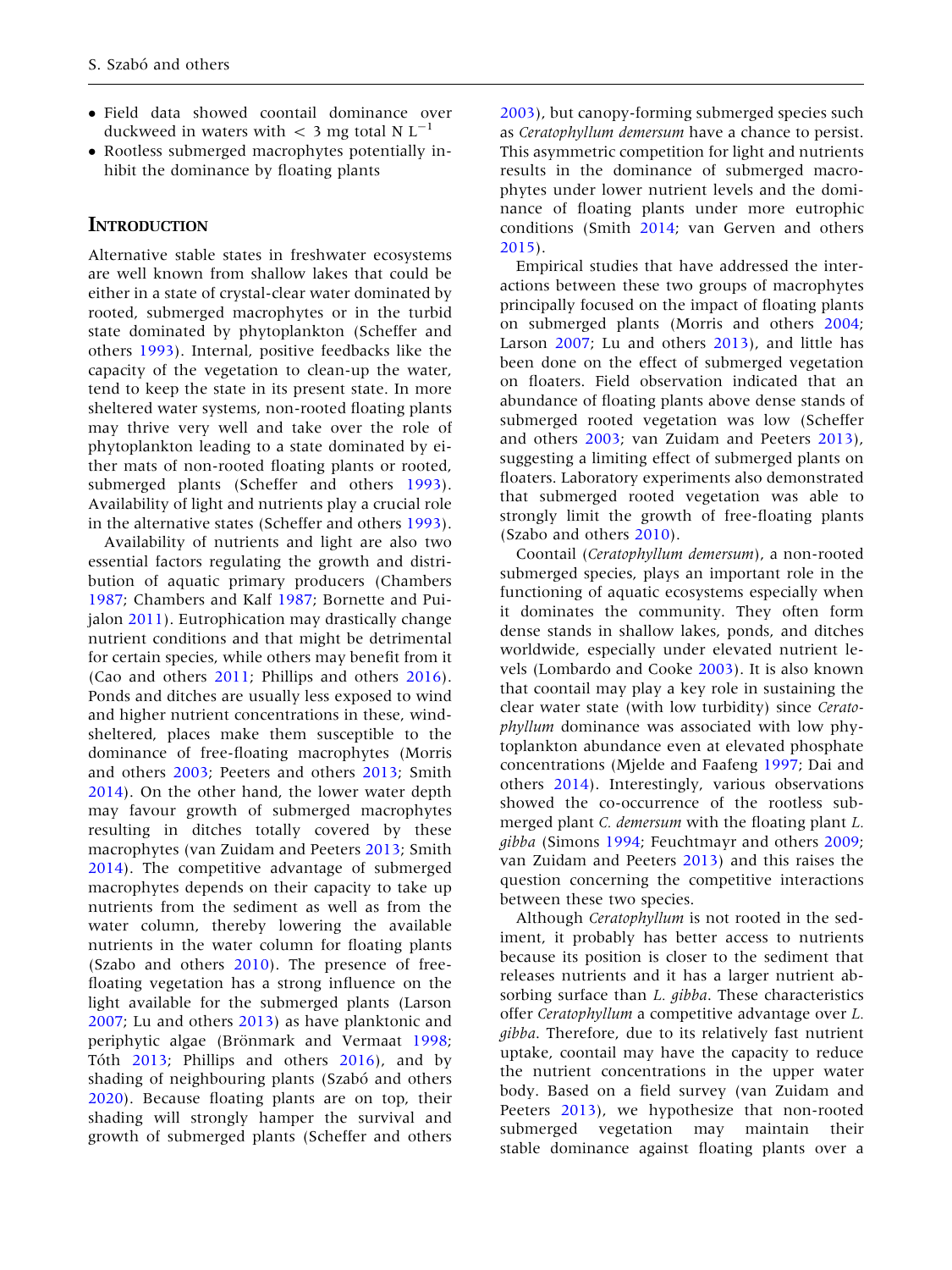certain range of nutrient concentration due to their capacity to limit duckweed growth via nutrient reduction. The present study aims to evaluate this hypothesis by investigating how C. demersum alters nutrient conditions in the water column and how this affects the growth of floating plants (L. gibba). Growth experiments were performed in static and semi-static media mimicking different levels of nutrient limitation. Furthermore, monitoring data on the occurrence and abundance of C. demersum and L. gibba in Hungary and the Netherlands were studied in relation to nutrient concentrations.

## MATERIAL AND METHODS

We collected fronds of *L. gibba* and shoots of *C. demersum* from the Igrice channel (N 47.996376 $^{\circ}$ , E 21.734152), NE Hungary. We preincubated the plants for four months in 10-L plastic boxes containing a culture medium modified from Barko and Smart [\(1985](#page-11-0)). Nitrogen and phosphorus were supplied by adding a stock solution of  $NH<sub>4</sub>NO<sub>3</sub>$  and  $K<sub>2</sub>HPO<sub>4</sub>$  to a final, relatively high concentration of 5 mg N  $L^{-1}$  and 1 mg P  $l^{-1}$ , respectively, to avoid rapid depletion due to plant growth. The chosen N and P concentrations were sufficient for the optimal cultivation of both species. We added TROPICA supplier micronutrient solution to ensure micronutrient supply using 5000-fold dilution reaching final concentrations in the medium of Fe 0.16, Mn 0.90, Zn 0.004, Cu 0.012 and Mo 0.004 mg  $L^{-1}$ , respectively.

## Semi-static Experiment

To study the development over a longer time period, an experiment with a semi-static medium was applied to mimic a situation where nutrient replenishment or release from the sediment to the water takes place. We removed water from the surface of the plants by using a salad centrifuge and then placed shoots of Ceratophyllum (10–25 cm length) in 2-L plastic aquaria (height 11.5 cm, width 11.5 cm, length 18 cm) without any sediment. The sides of the aquaria were covered with black foil to avoid light penetration from the sides. Initial biomass was as follows: 0 g (control), 5 g, 20 g fresh weight (FW) (0, 250, 1000 g m<sup>-2</sup>). We co-cultured the plants with  $500 \pm 2$  mg FW of *Lemna* (25 g m<sup> $-2$ </sup>). We applied five treatments representing five different nitrogen concentrations by adding  $NH_4NO_3$  to 0.2, 1, 2, 5 or 10 mg N L<sup>-1</sup>. The initial concentration of phosphorus was the same as in the preincubation. The dilution of microelements was 10,000. Three aquaria per

treatment (in total 45 aquaria) were incubated for 50 days under the following conditions: 220  $\mu$ mol m<sup>-2</sup> s<sup>-1</sup> photon flux density, 16-h light/ 8-h dark. All aquaria were set into a temperaturecontrolled (23–25 °C) water bath. We renewed half of the medium (1 L) twice a week. The medium was drained by gravity, and fresh medium was gently added into the aquaria through a PVC tube placed at the corner. We measured FW of Lemna and Ceratophyllum on days 14 and 50 to calculate their relative growth rates  $(RGRs)$  as  $RGR =$  $(\ln F W_t - \ln F W_0)/t$  in which  $FW_t$  and  $FW_0$  were the fresh weights at time t and time 0, respectively. On day 33 (6 AM and 4 PM), we analysed water for pH and dissolved oxygen. On the 50th day, we harvested the plants and dried them at 80  $^{\circ}$ C for 2 days and then measured their dry weight.

## Static Experiment

To take into account the depletion of nutrients, a static medium experiment was performed. We used 2-L black plastic aquaria containing culture media and placed L. gibba fronds in a PVC tube with a length of 9 cm and a diameter ranging from 2 to 10 cm. The tube was placed vertically in each of the aquaria with the top just above the water surface, serving as a duckweed enclosure. Each tube had four holes on the side allowing nutrient transfer between the inner and outer water mass. We set portions of preincubated Lemna fronds  $(200 \pm 2 \text{ mg FW})$  inside the smallest enclosures and then placed shoots of Ceratophyllum in the aquaria outside the Lemna enclosures with the following densities: 0 g (control), 5 g, 20 g and 40 g FW (0, 250, 1000, 2000  $\rm{g}~\rm{m}^{-2}$ ). As soon as Lemna fronds reached a 100% cover, we replaced the enclosure with a bigger one in diameter. This method allowed to cultivate free-floating plants on a static medium under optimal conditions avoiding algal inhibition and overcrowding (Szabó and others [2003](#page-12-0), [2010\)](#page-12-0). This set-up thus minimized the negative effects of shading by Lemna on the growth of Ceratophyllum, while effects of high pH due to submerged plants and uptake of nutrients by these submerged plants on *Lemna* can be examined.

We cultivated the macrophytes at five different nitrogen treatments (0.5, 1, 2, 5 and 10 mg N  $L^{-1}$ ). The initial concentration of phosphorus and microelements was the same as in the preincubation. We used three aquaria per treatment meaning that 60 aquaria were used.

We incubated the cultures for 12 days under 220  $\mu$ mol m<sup>-2</sup> s<sup>-1</sup> photon flux density and 16-h light/8-h dark regime and measured the FW of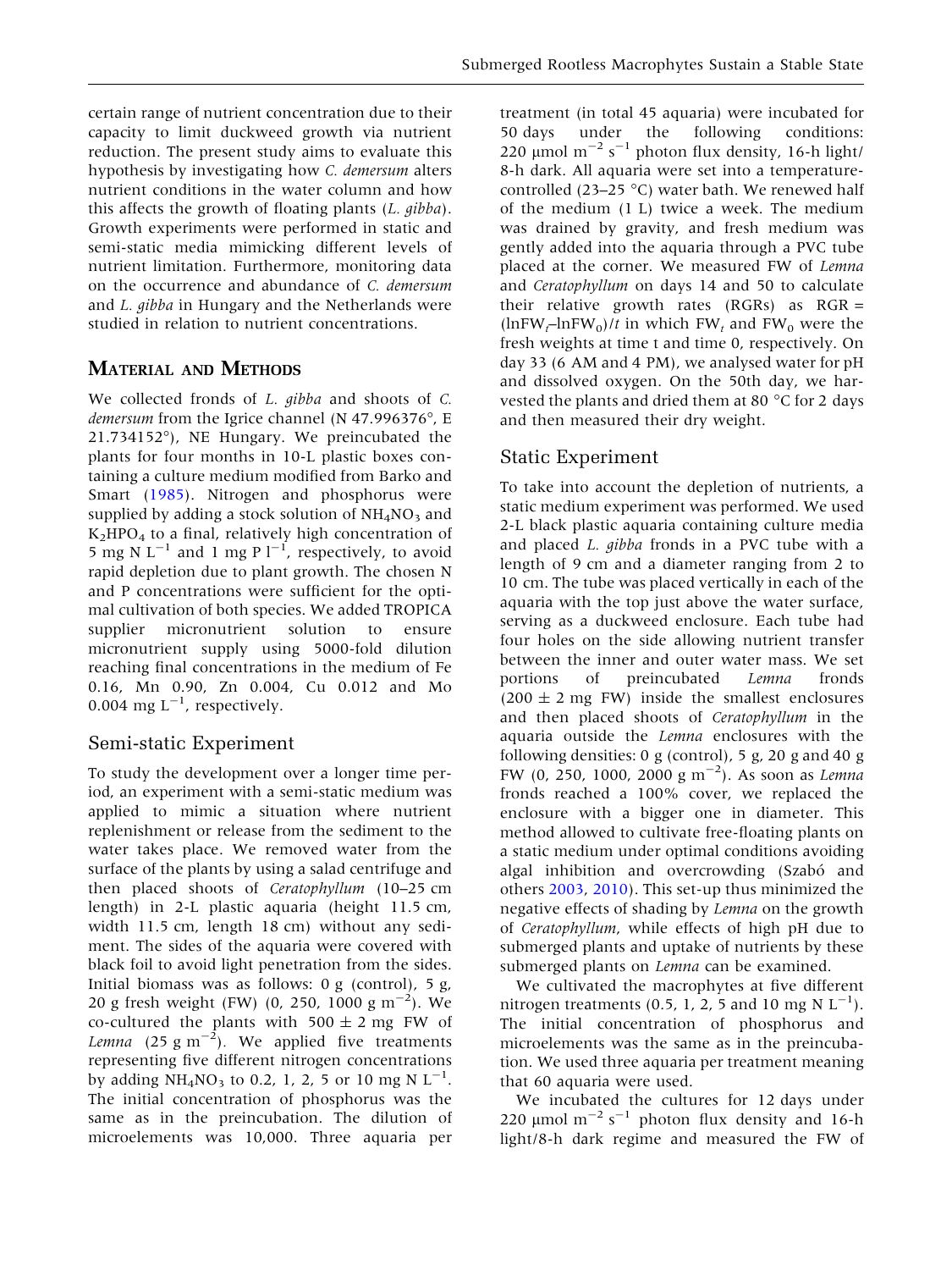Lemna fronds on days 4, 8 and 12. FW was used to calculate their relative growth rate at day  $8$  (RGR<sub>8</sub>) and 12 ( $RGR_{12}$ ). On the 12th day, we harvested the plants. We used a portion of 100 mg FW Lemna for chlorophyll determination. We extracted chlorophyll in 95% ethanol and determined the total chlorophyll content by spectrophotometry, according to Lichtentaler [\(1987](#page-11-0)). The main portion of Lemna was used for dry weight determination, to calculate chlorophyll concentration on a dry weight basis.

We took 20–20 ml water samples from all treatments at the initial, 2nd, 4th, 6th, 8th and 12th day. The volumes of the triplicates were merged and thereafter measured for pH, then filtered and analysed for PO $_4$ <sup>3–</sup>-P, NO<sub>3</sub><sup>–</sup>-N, NH<sub>4</sub><sup>+</sup>-N (Technicon Auto Analyser, Skalar, Breda, the Netherlands), and Fe and Mn by ICP MS as described by Szabó and others ([1999\)](#page-12-0). At the end of the experiment, we analysed the total carbon and nitrogen concentration of the plants by dry combustion using a Vario Max Cube elemental analyzer (Elementar GMBH, Germany). Manganese content of Lemna was measured by ICP OES after acidic digestion using 5 mL of 67% (m/m) nitric acid and 5 mL 30% (m/m) hydrogen peroxide at 90 °C for one hour.

# Analysis of Data from Field Surveys

Using the Database of Hungarian Surface Waters, we collected data from water bodies (305 locations) where *C. demersum* ( $n = 274$ ) and *L. gibba* ( $n = 66$ ) occurred between July and September in the period 2005–2019. We correlated the total-N concentration of the water with the frequency of Ceratophyllum and Lemna as well. An abundance of the plants was expressed on DAFOR scale (Redhead and others [2014\)](#page-12-0) that records the vegetative cover of an area and represents the abundance of the species: dominant 51–100% (5), abundant 31–50% (4), frequent 16–30% (3), occasional 6–15% (2), rare 1–5% (1).

We also used data from an inventory in the Netherlands, in detail described by van Zuidam and Peeters [\(2013](#page-12-0)). Information from 67 locations of Dutch ditches was gathered on the abundance of aquatic macrophytes (number of data C. demersum  $n = 49$ ; L. gibba  $n = 47$ ) and nutrient concentrations in the water in June and September 2007. Vegetation recordings were done according to the Tansley coverage classes (Tansley [1946](#page-12-0)) by selecting a representative, 25-m-long spot of the ditch. Plants were identified up to species level. Also, water samples were taken from the upper 20 cm of the water column and analysed for total nitrogen

using a continuous flow analyser (Skalar Analytic BV, Breda, the Netherlands). Total nitrogen was determined after a UV/persulfate acidic destruction following standard protocols (NNI [1990](#page-11-0),[1997\)](#page-11-0).

# Statistical Analyses

For the laboratory experiments, we used the Kolmogorov–Smirnov test for checking the normality of the variables. Both in semi-static and static conditions the measured variables (RGR, chlorophyll concentration in the fronds) were normally distributed  $(P > 0.05)$ . A general linear model (GLM) was used to test the significance of the factors (Ceratophyllum density, nitrogen concentration) and their interaction with the variables. We checked residuals for normality, and we evaluated the homogeneity of variances by Levene's test. We applied Tukey post hoc tests to evaluate which treatments differed from each other. We used pairwise comparisons (PC) to test the variables for significant differences among Ceratophyllum treatments, where the mean difference (MD)  $\pm$  standard error was indicated.

To analyse whether there was a significant relationship between the total-N concentration of the water and frequency (DAFOR classes) of both species, generalized linear models were applied with a multinomial distribution and a cumulative logit link. The DAFOR classes were the dependent variable, and nitrogen concentration was tested for significance. Tests were done for all data, but since the absence of a species can be caused by many different variables, the tests were also performed with observation where the species was present. All analyses were done in SPSS 25.0 software.

# **RESULTS**

Both experiments showed that biomass of Lemna increased with increasing N concentration and decreased with increasing Ceratophyllum densities. Ceratophyllum on the other hand decreased with increasing N concentration which was associated with higher *Lemna* biomass but only in the semistatic experiment. The laboratory experiments also showed that nitrogen concentration in the medium, Ceratophyllum density, and their interaction significantly  $(P 0.006 - < 0.001$ ; ANOVA) influenced the Lemna RGR, chlorophyll concentration and dry matter content (DMC) both in the semistatic and the static experiment (Figures [1,](#page-4-0) [2](#page-4-0), S1, S2, Table S1). Dry matter content (DW:FW ratio) of both species decreased with increasing N concentration. DMC of Lemna was positively influenced by Ceratophyllum treatment (Figure S3). DMC of Ceratophyllum was higher at lower plant densities.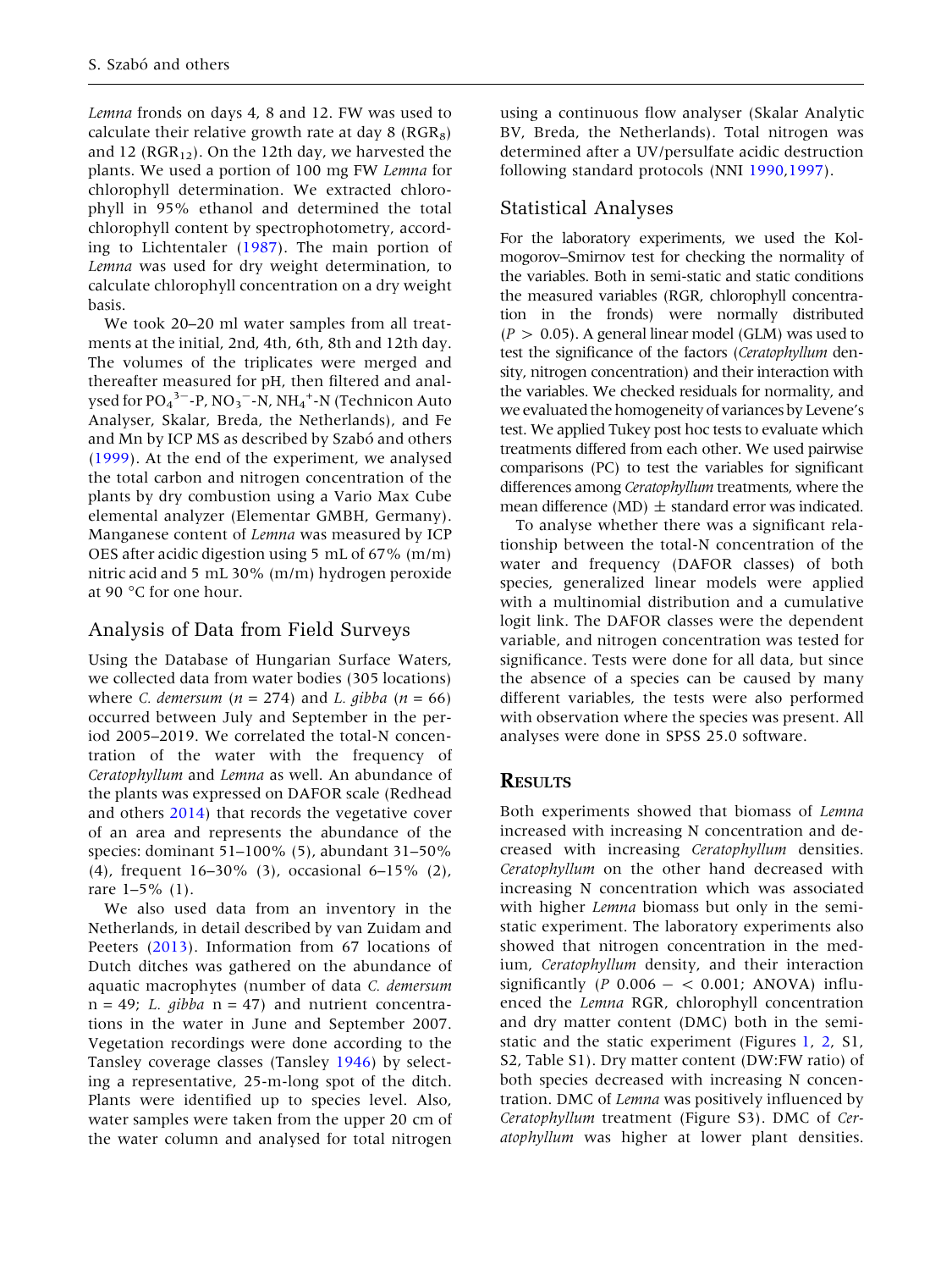<span id="page-4-0"></span>

Figure 1. The impact of Ceratophyllum demersum on the relative growth rate (RGR) of Lemna gibba grown in semi-static medium at day 14 (mean  $\pm$  SD,  $n = 3$ ) (A) and in static medium between day 0–8 (mean  $\pm$  SD,  $n = 3$ ) (B). Significant differences (Tukey's test,  $P < 0.05$ ) among *Ceratophyllum* treatments are per medium indicated with different lowercase letters.



Figure 2. Dry weight of the plants in Lemna-Ceratophyllum co-cultures grown on semi-static media with different nitrogen concentrations after 50 days (mean SD,  $n = 3$ ) Initial biomass ratios for Lemna:Ceratophyllum were **A** 0.5:5 and **B** 0.5:20.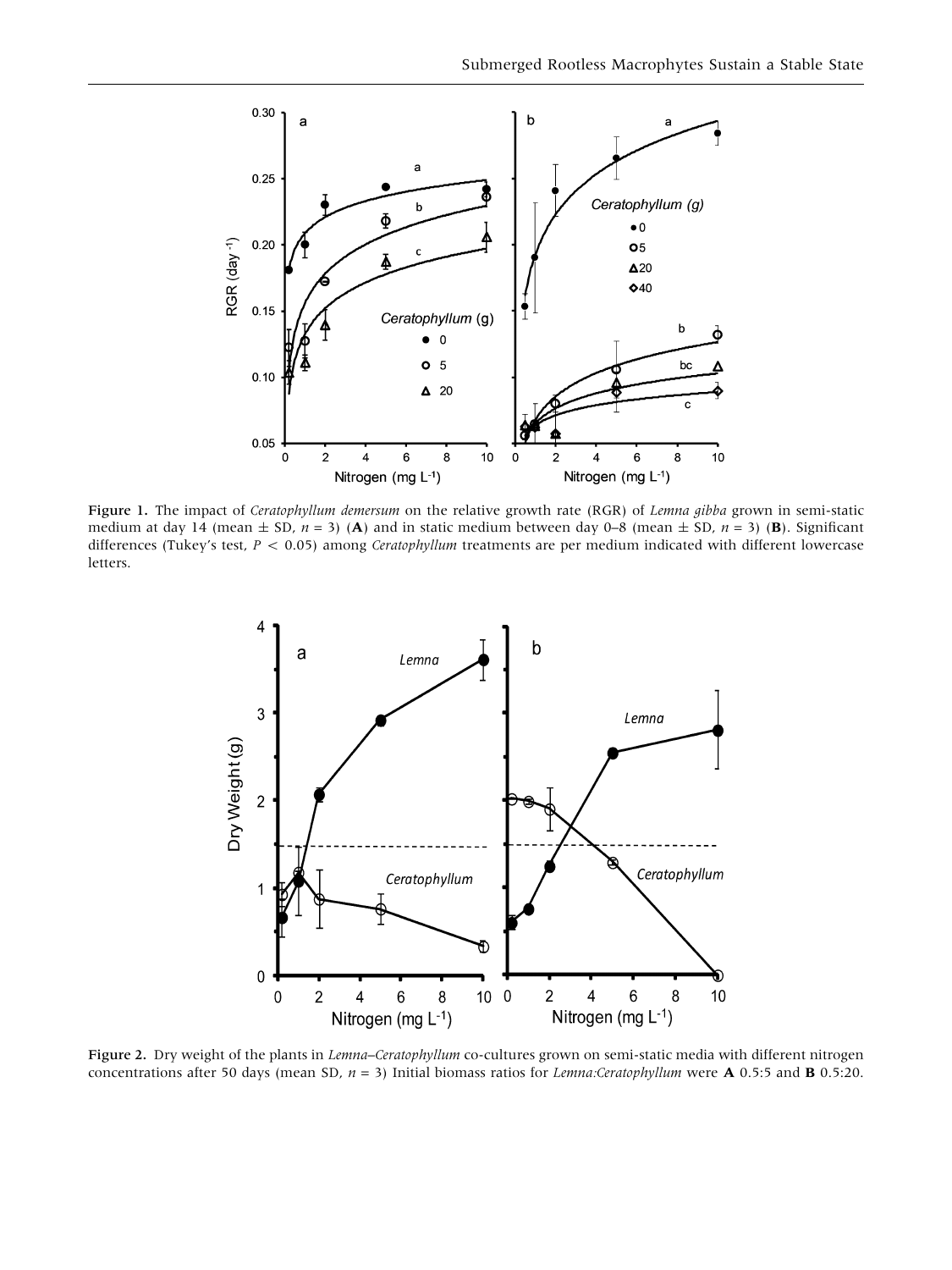<span id="page-5-0"></span>DMC of Lemna negatively correlated with RGR and chl concentration of the plants.

## Semi-static Experiment

In all treatments, Ceratophyllum showed growth in biomass except for the highest plant density (20 g) at 10 mg N  $L^{-1}$  where *Lemna* fully covered the surface. RGR of Lemna increased with increasing N but levelled off at higher concentrations. A higher abundance of Ceratophyllum resulted in a stronger reduction of the growth of Lemna which was maximally 45% after 14 days (Figure [1A](#page-4-0)). A higher density of Ceratophyllum (20 g) resulted in a significantly ( $P < 0.0001$ , MD  $0.026 \pm 0.003$ , PC) stronger reduction in Lemna growth than lower (5 g) density. For nitrogen concentration above 5 mg N  $L^{-1}$ , the reduction in *Lemna* growth due to the abundance of Ceratophyllum weakened by roughly 15% (Figure [1A](#page-4-0)). Nitrogen concentration of the media had a significant  $(P < 0.001$ , ANOVA) impact on the biomass of both Lemna and Ceratophyllum (Figure [2](#page-4-0)). In the presence of Ceratophyllum (40 g FW), Lemna covered the surface completely

within 14 days at 10 mg  $L^{-1}$  and within 20 days at 5 mg  $L^{-1}$  N concentration, respectively. Despite the low initial biomass ratio (Lemna 0.5 g: Ceratophyllum 5 g), Lemna overgrew the biomass of Ceratophyllum after 50 days, by 991% in the treatment with 10 mg N  $L^{-1}$  (Figure [2](#page-4-0)A). The biomass of Ceratophyllum in co-cultures showed a gradual decline with increasing nitrogen concentration. Under the highest N concentration  $(10 \text{ mg L}^{-1})$ combined with the highest initial plant density (20 g per aquarium), the biomass of Ceratophyllum plants showed complete decay by the end of the experiment (Figure [2](#page-4-0)B). In Ceratophyllum-Lemna co-cultures in the range of 0.2–2 mg N  $L^{-1}$ , pH was quite high (9.40–10.05) and was reduced to 7.10– 7.15 with increasing N. DO concentration of the water showed a similar pattern to pH: at low N range  $(0.2-2 \text{ mg N L}^{-1})$  day time DO was high  $(11.1-14.1 \text{ mg } L^{-1})$ , and at the highest N concentration, it was reduced to a low level (2.4– 3.3 mg  $L^{-1}$ ) that was even lower in the morning  $(6 AM)$  (DO 0.1–0.3 mg L<sup>-1</sup>).



Figure 3. Change in dissolved inorganic nitrogen (NH<sub>4</sub><sup>+</sup>-N plus NO<sub>3</sub><sup>-</sup>-N) concentration of the water in Lemna-Ceratophyllum co-cultures grown on static medium with various initial nitrogen concentrations of 10 (A), 5 (B), 2 (C) and 1 (**D**) mg L<sup>-1</sup> (mean  $n = 3$ ).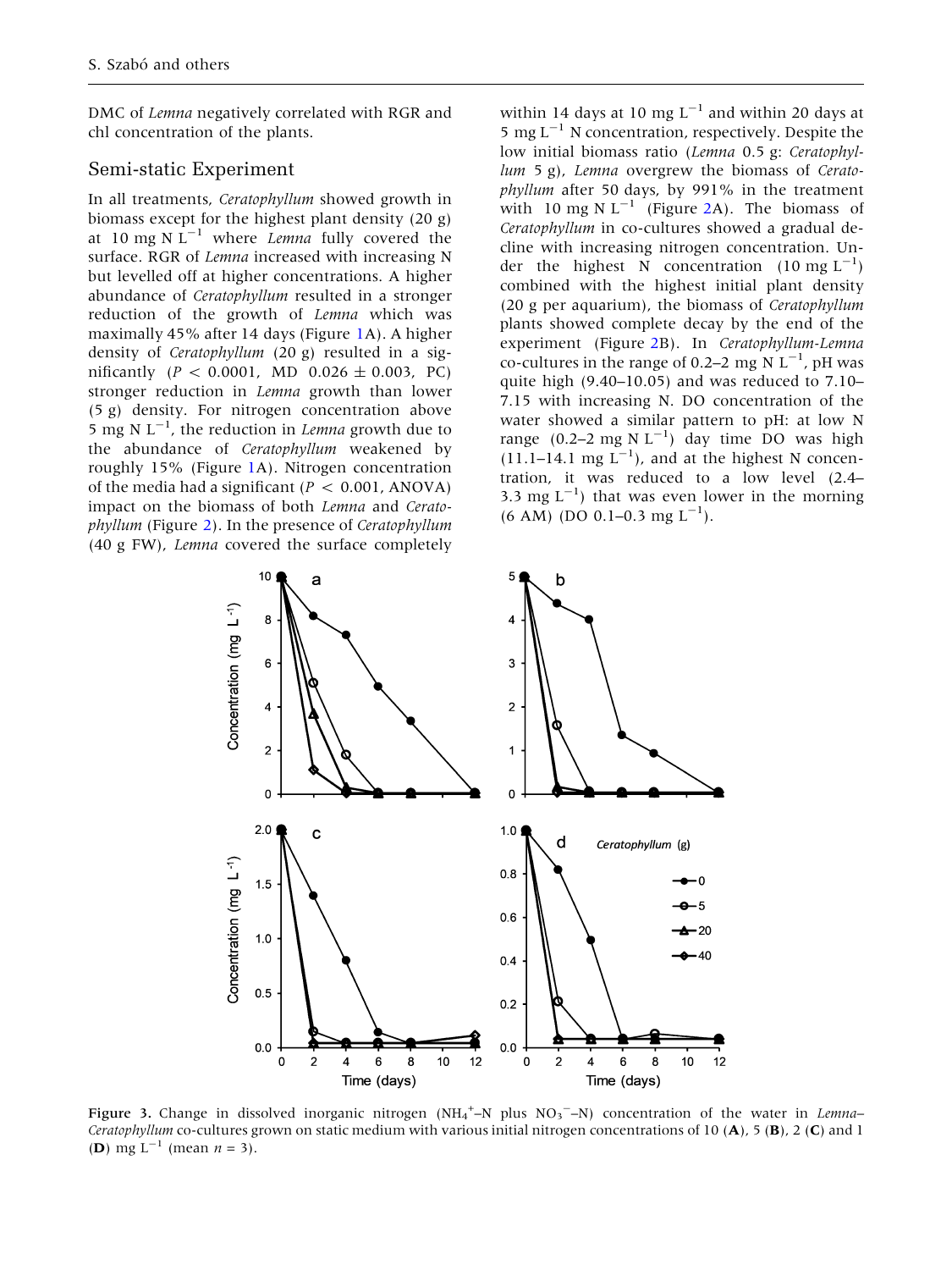## Static Experiment

#### Competition for Nutrients

Ceratophyllum grew in all treatments, but its growth was slightly lower at 10 mg N  $L^{-1}$  than at 5 mg N  $L^{-1}$ . The growth of *Lemna* in the control treatment at higher nitrogen levels (2-10 mg N L<sup>-</sup> <sup>1</sup>) was rather high (RGR<sub>0-12</sub> 0.214-0.291 day<sup>-1</sup>). The biomass of Lemna showed an exponential growth for the experimental period (Figure S1). The RGR of Lemna co-cultured with Ceratophyllum showed a gradual decrease during the incubation. Depending on the initial nitrogen concentration, Ceratophyllum plants (40 g WW) lowered the growth rate during the first 8 days by 63–83% (Figure [1B](#page-4-0)). Ceratophyllum plants showed a significantly ( $P = 0.005$ , MD 0.016  $\pm$  0.005, PC) stronger reduction in Lemna growth under high (40 g) than low (5 g) plant density. This lower growth of Lemna was even stronger during the last 4 days of the experiment, where in most cases RGR was below 0.05 day<sup>-1</sup> in the presence of *Ceratophyllum*.

Total chlorophyll concentration of Lemna sensitively indicated the effects of Ceratophyllum. In the static experiment, chlorophyll concentration was significantly ( $P < 0.001$ ; MD  $6.82 \pm 0.24$ , PC) lower in aquaria where Lemna was co-cultured with Ceratophyllum (Figure S2). Depending on the nitrogen concentration, Ceratophyllum plants (40 g WW) lowered the total chlorophyll concentration of Lemna by 57–75% and Lemna plants showed significantly ( $P < 0.000$ , MD 2.46  $\pm$  0.24, PC) higher drop in tissue chlorophyll concentration under high (40 g) than low (5 g) Ceratophyllum density (Figure S2). Dry matter content (DMC) of Lemna decreased with increasing N concentration, and on the other hand, it increased with higher Ceratophyllum density (40 g FW) (Table S1, Figure S3).

## Differences in Chemical Composition

The concentration of most nutrients showed a sharp drop in the presence of *Ceratophyllum* during the first four days of the experiment (Figure [3\)](#page-5-0). In the control treatment without Ceratophyllum, nutrient concentrations declined steadily. In the presence of Ceratophyllum already more than 95% of  $NH_4^+$ –N was removed from the water on the second day. Depending on the initial N concentration and Ceratophyllum densities, N dropped to 0.04 mg  $L^{-1}$  after 2–6 days (Figure [3](#page-5-0)). After 4 days, concentrations of P, Fe and Mn dropped to 0.02, 0.01 and 0.001 mg  $L^{-1}$ , respectively (Figure [4A](#page-7-0)–C). In Ceratophyllum (5–40 g FW)-treated

aquaria within 2 days, pH showed a sharp increase above 10.0, whereas in control aquaria it remained rather stable until 6 days (7.8–7.9) and then showed a steady rise up to 9.11 (Figure [4](#page-7-0)D). C:N molar ratio of the fronds decreased with increasing N concentration and was higher with increasing Ceratophyllum densities (Figure S4). With the treatment of Ceratophyllum (5–40 g FW) at 5 mg N  $L^{-1}$ , C:N ratio in *Lemna* fronds was increased by 228–414%; on the other hand, manganese concentration was reduced by 80–88% (Figure S4). The pattern in Lemna DMC was parallel to C:N molar ratio.

## Field Survey from the Database of Hungarian and Dutch Surface Waters

Based on the Database of Hungarian Surface Waters ( $n = 305$ ) united with the Dutch ditches survey  $(n = 67)$ , the concentration for total nitrogen was 2.13 mg  $L^{-1} \pm 0.17$  SE in the water bodies that were dominated by Ceratophyllum (DAFOR scale 4– 5,  $n = 79$ ), while it was 4.72 mg  $L^{-1} \pm 0.69$  SE for L. gibba  $(n = 21)$ .

A GLM with a multinomial probability distribution and a cumulative logit link function showed that cover class (expressed in DAFOR scale) of L. gibba was significantly correlated with increasing total N (Wald Chi-square =  $14.902$ , d.f. = 1,  $P = 0.000$ , slope = 0.161, Table S2), while C. demersum was significantly correlated with decreasing total N (Wald Chi-Square = 24.621 d.f. = 1,  $P < 0.000$ , slope = -0.191, Table S3).

The cover of C. demersum was higher than of L. *gibba* below 3 mg  $L^{-1}$  total-N, whereas the cover of L. gibba exceeded C. demersum cover above 5 mg N  $L^{-1}$  (Figure [5\)](#page-8-0). The cover of L. gibba showed a negative correlation with the frequency of C demersum, and the cover of C. demersum was negatively correlated with L. gibba frequency (Figure [6\)](#page-9-0).

## **DISCUSSION**

Our results show that the growth of duckweed in the low and medium nitrogen range was much lower in the presence of coontail. Furthermore, duckweed was increasingly less affected by coontail at higher nitrogen concentrations which were particularly strongly visible in the semi-static experiments where growth media were renewed twice a week at 5–10 mg N  $L^{-1}$  (71–142 mg N m<sup>-1</sup>)  $^{2}$  day<sup>-1</sup>) and *Lemna* was able to overgrow the surface completely. Our experiment showed that N removal was rapid with a calculated N removal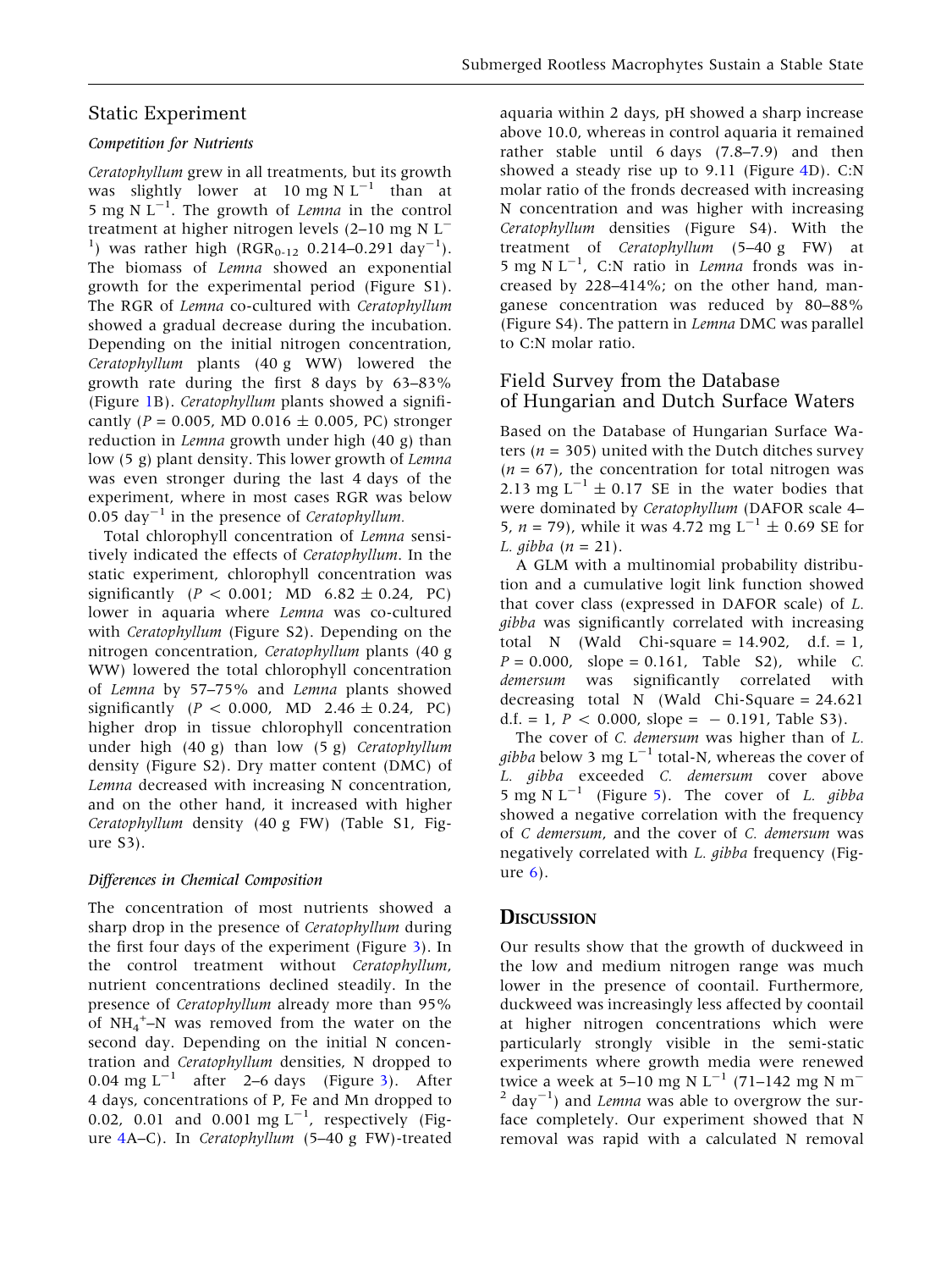<span id="page-7-0"></span>

Figure 4. Chemical composition; A PO<sub>4</sub><sup>3-</sup>-P, B total iron, C total manganese, D pH of the water in *Lemna–Ceratophyllum* co-cultures grown on static medium under five different initial nitrogen concentrations (0.5–10 mg N  $L^{-1}$ ). For each *Ceratophyllum* density, the mean of all nitrogen treatments is given (mean  $\pm$  SD,  $n = 5$ ).

capacity by Ceratophyllum of 5–9 mg N  $d^{-1}$  in the range of 0.5–2 mg N  $L^{-1}$ . Even at high N concentrations (5 mg N  $L^{-1}$ ), the high density of Ceratophyllum likely resulted in N limitation after 48 h in these static conditions. As a consequence, Lemna in the semi-static experiment in the range of 0.2– 2 mg N  $L^{-1}$  per week was partially grown under N limited conditions (before renewal), but this limitation was less strong than in the static experiment due to the renewal of the medium. Lemna was able to completely cover the surface at higher N concentrations at a rate depending on the N concentration. High densities of duckweed cover strongly limit the amount of available light leading to very unfavourable conditions for the growth of submerged plants (Peeters and others [2013;](#page-11-0) Scheffer and others [2003\)](#page-12-0). In parallel with our laboratory results, the field surveys with the occurrence of the two macrophytes also revealed that the dominance of C. demersum over L. gibba occurred at low (< 3 mg N  $L^{-1}$ ), whereas *L. gibba* dominated over *C. demersum* at high ( $> 5$  mg N L<sup>-1</sup>) total nitrogen. The frequency of *Lemna* showed a positive corre-

lation with total nitrogen in the water, while Ceratophyllum had a negative pattern. Furthermore, the occurrence of L. gibba negatively correlated with frequency of C demersum. Therefore, both our experimental and field survey results are well in line with the view that asymmetric competition for light and nutrients allows submerged plants to dominate at lower but not at higher nutrient concentrations (van Zuidam and Peeters [2013;](#page-12-0) Smith [2014;](#page-12-0) van Gerven and others [2015\)](#page-12-0) (Figure [7\)](#page-10-0).

Similar to rooted submerged plants (Szabó and others [2010](#page-12-0)), the present experiments show that rootless submerged plants can change the chemical composition of the medium drastically since among the analysed nutrients, N, P and Fe were strongly reduced in the medium. Beyond plant nutrient uptake, the concentration of phosphate (Otsuki and Wetzel [1972](#page-11-0)), iron and manganese (Stumm and others [1960](#page-12-0); Stumm and Morgan [1995\)](#page-12-0) may be further reduced by the precipitation due to high pH and oxygen levels associated with the photosynthesis of submerged macrophyte–periphyton complex (Roijackers and others [2004](#page-12-0); Szabó and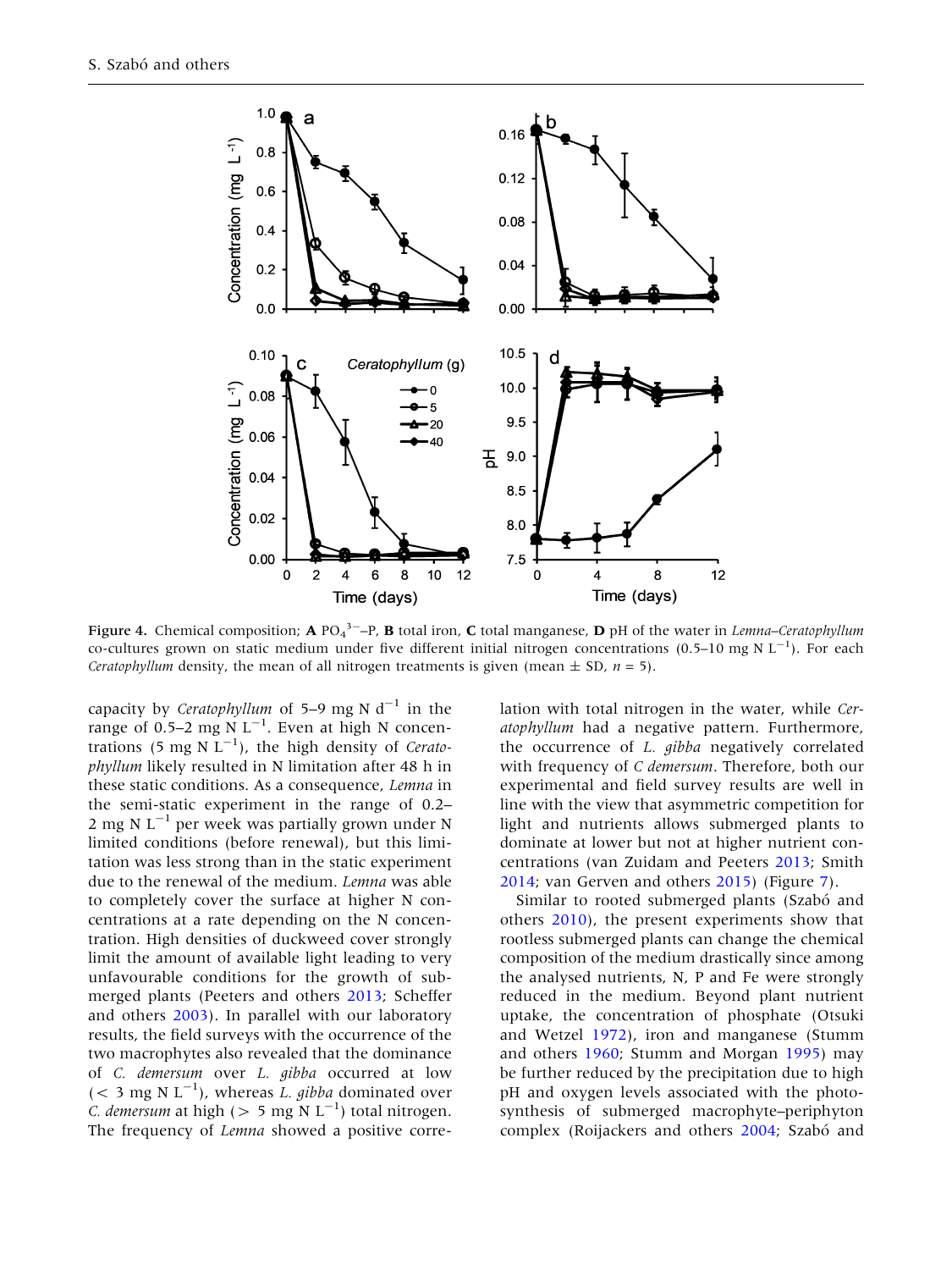<span id="page-8-0"></span>

Figure 5. Correlation of the frequency of Lemna gibba and Ceratophyllum demersum with total N concentration (mean  $\pm nSE$ ). Data were collected from the database of the Hungarian surface waters (n = 290) and Dutch ditches  $(n = 68)$ . Frequency data are shown in DAFOR scale.

others [2005](#page-12-0)). Because substantial concentrations of these elements (N 0.22, P 0.03, Fe 0.028, mg  $L^{-1}$ ) are needed to maintain minimal growth of floating plants (Landolt, and Kandeler [1987](#page-11-0); Vermaat and Hanif [1998;](#page-12-0) Cedergreen and Madsen [2002](#page-11-0)), depletion of macro- and micronutrients as occurred in both experiments, may well explain the inhibitory effects.

Our static experiment showed that the effect of different densities of Ceratophyllum did not lead to characteristic differences in growth limitation of Lemna which is probably due to the rapid onset of nutrient limitation not only at low but also at intermediate nitrogen concentrations. Here the drop in the nutrient concentration of the medium seems to correlate with the strong growth inhibition of Lemna in concert with the very low tissue chlorophyll and nitrogen concentration together with increased DMC content (Weiher and others [1999](#page-12-0)). In our semi-static experiment, this limiting effect of Ceratophyllum is less pronounced resulting in a clearer effect of Ceratophyllum density on the RGR of Lemna.

The nutrient depletion that seems to have been a key process may not be the only reason explaining

the growth inhibition of floating plants. Because underwater photosynthesis is an alkalinisation process as reflected by the release of  $OH^-$  ions (Pedersen and others [2013\)](#page-11-0), the submerged coontail elevated the pH level  $(> 10)$  roughly 2 units higher than without coontail which is far beyond the range (pH 5–9) for optimal growth of Lemna species (McLay [1976](#page-11-0); Landolt and Kandeler [1987](#page-11-0)). We detected that even at high nitrogen supply  $(5 \text{ mg N L}^{-1})$ , the growth rate, nitrogen and chlorophyll concentration of Lemna was much lower in the presence of Ceratophyllum than in the control culture at the lowest nutrient concentration  $(0.5 \text{ mg N L}^{-1})$ . Thus, this implies that besides the nutrient limitation, pH-related growth inhibition may also have played a key role, since high pH  $(pH > 9.0)$  may reduce the bioavailability of anions ( $PO<sub>4</sub><sup>3–</sup>$  and  $NO<sub>3</sub><sup>-</sup>$ ) (Loeppert and others [1977](#page-11-0); Ullrich-Eberius and others [1981](#page-12-0)). In fact, in competition experiments between free-floating plants and planktonic algae, Szabó and others ([1999,2005\)](#page-12-0) found that the growth of Lemna was negatively correlated with elevated pH due to algae. Because high pH has frequently been found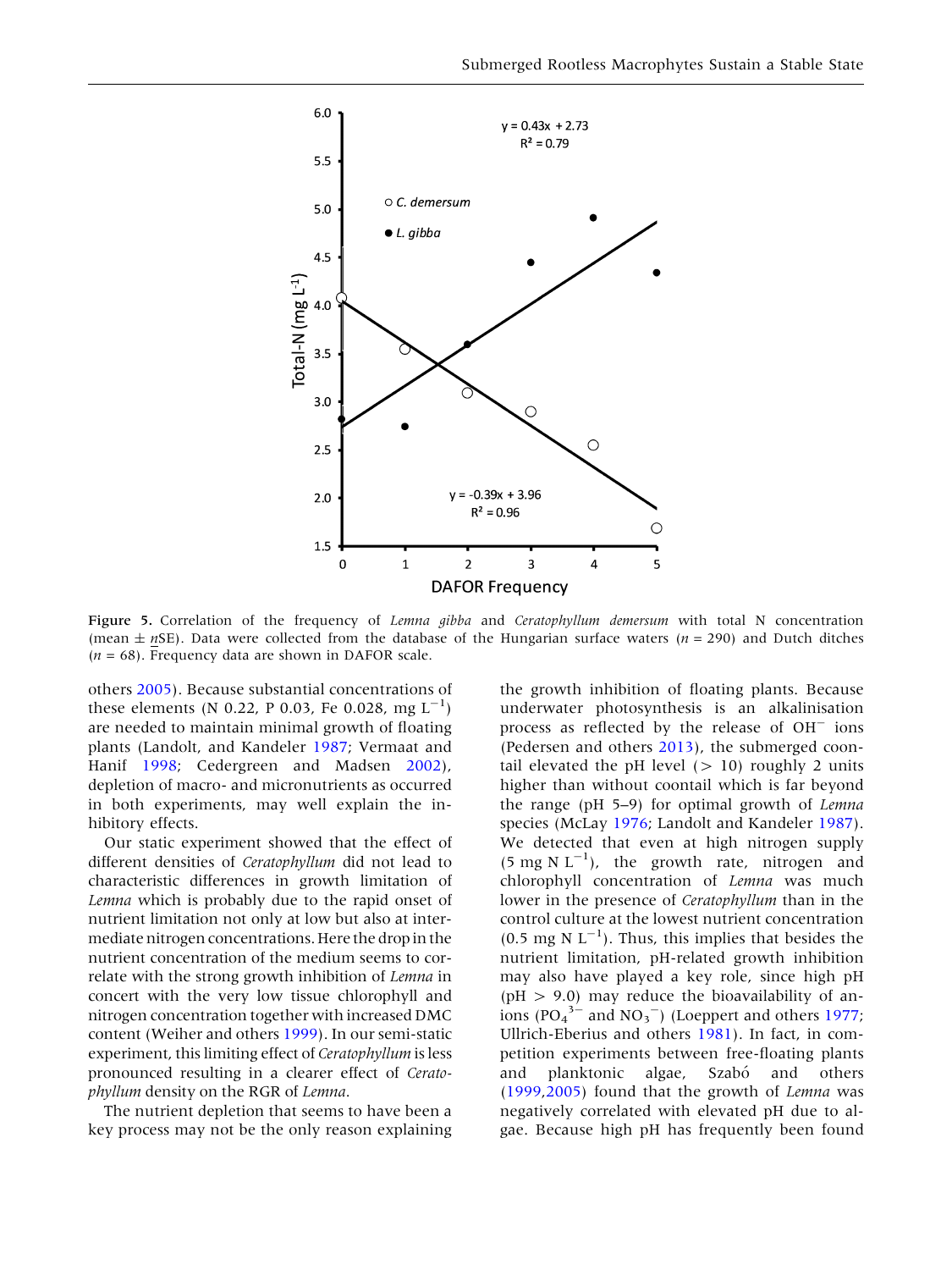<span id="page-9-0"></span>

Figure 6. Correlation of the cover of Lemna gibba (A) and of free-floating duckweed species (B) with the frequency of Ceratophyllum demersum. Correlation of the cover of C. demersum with the frequency of Lemna gibba  $(C)$  and free-floating duckweed species (D) (mean  $\pm nE$ ). Data were collected from the database of the Hungarian surface waters (n = 301) and Dutch ditches ( $n = 72$ ). Frequency data are shown in DAFOR scale.

above dense stands of submerged plants too (Spencer et al., [1994](#page-12-0); James and others [1999](#page-11-0); O'Sullivan and Reynolds [2004](#page-11-0); Stiers and others [2011;](#page-12-0) Pedersen and others [2013\)](#page-11-0), such an inhibitory mechanism due to high pH may play a role not merely in laboratory experiments, but also under field conditions. In the framework of alternative stable states, these synergistic influences due to high pH together with nutrient limitation will tend to intensify the negative effect of rootless submerged plants on floating plants, implying an

even higher chance for hysteresis (Scheffer and others [2003;](#page-12-0) Scheffer and van Nes [2007\)](#page-12-0).

Comparing our laboratory results to an earlier study (Szabó and others  $2010$ ), we may conclude that rooted submerged macrophytes (Elodea nuttallii) even at relatively low density can suppress the growth of floating plants even stronger than rootless submerged plants performed in the present study. The presence of Elodea resulted in faster exhaustion of nutrients (phosphate) combined with higher pH (10.30) and stronger drop in Lemna growth (lowest  $RGR - 0.01 \text{ day}^{-1}$ ) than Cerato-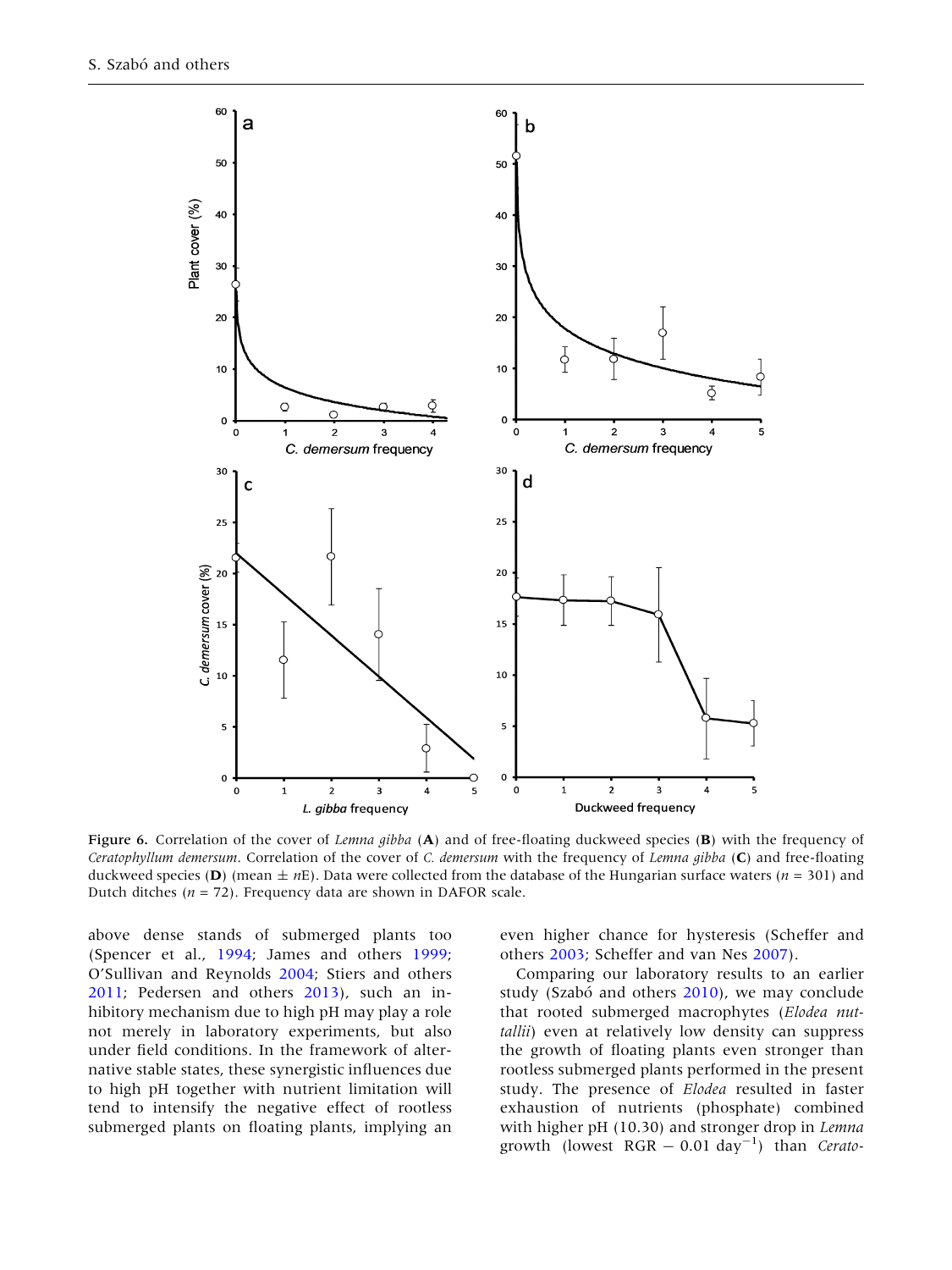<span id="page-10-0"></span>

Total nitrogen concentration

Figure 7. Mechanisms involved in maintaining the dominance of rootless submerged plants or the dominance of freefloating plants depending on the total nitrogen concentration.

phyllum performed here (Szabo and others [2010](#page-12-0)). This may indicate that the hysteresis is stronger for rooted submerged vegetation than for rootless submerged vegetation.

As several buffering mechanisms were eliminated, our laboratory experiments may overestimate the inhibitory effects of rootless submerged plants on floating macrophytes. For instance, the higher temperature that have frequently been measured above dense stands of submerged vegetation (Scheffer [1998\)](#page-12-0) may have a stimulating impact on the growth of floating plants. Furthermore, continuous nutrient release from sediments and water movement could also weaken the competitive impacts of rootless submerged vegetation on floating plants. In addition, degradation compounds from plants like fulvic acids can form complexes with metals (Cerozi [2020\)](#page-11-0) and may have a positive effect on floating plant growth by preventing the precipitation of Fe and Mn. It is also well known that grazing snails (i.e. Radix labiata) consuming the periphyton on the surface of Ceratophyllum and by the release of nutrients into the water (Pinowska [2002](#page-11-0); Yang and others [2020](#page-12-0)), could also modify the competitive outcome between the two species. In contrast to field conditions, much higher pH levels (10.2–10.6) were detected above dense cover of submerged rootless vegetation than in our laboratory experiment (Frodge et al. [1990](#page-11-0); Spencer and others [1994](#page-12-0); Pedersen and others [2013](#page-11-0)).

All in all, results from both our laboratory experiments and the field survey correspond with the theory that rootless submerged plants can sustain their dominance over floating macrophytes until nutrient loading becomes too high (Figure 7) (Scheffer and others [2003](#page-12-0); Szabó and others [2010](#page-12-0)). With increasing nutrient concentration, the growth

of floating macrophytes becomes less limited and they may gradually cover the surface. Because their shading effect lowers nutrient uptake of submerged plants (Szabó and others [2020\)](#page-12-0), this then can trigger a positive feedback for floating plants. The system may then irreversibly 'jump' to a stable state of dense floating plant cover with anoxic conditions that ultimately cause the complete decay of submerged vegetation (Portielje and Roijackers [1995;](#page-12-0) van Gerven and others [2015\)](#page-12-0) (Figure 7).

## ACKNOWLEDGEMENTS

We like to thank the PLONS researchers Jeroen van Zuidam, Annelies Veraart and Jeroen de Klein for the use of the data. The research was supported by the European Union and the State of Hungary, cofinanced by the European Regional Development Fund in the project of GINOP-2.3.2.-15-2016- 00009 'ICER'.

#### Declarations

Conflict of interest The authors declare that they have no conflict of interest.

#### OPEN ACCESS

This article is licensed under a Creative Commons Attribution 4.0 International License, which permits use, sharing, adaptation, distribution and reproduction in any medium or format, as long as you give appropriate credit to the original author(s) and the source, provide a link to the Creative Commons licence, and indicate if changes were made. The images or other third party material in this article are included in the article's Creative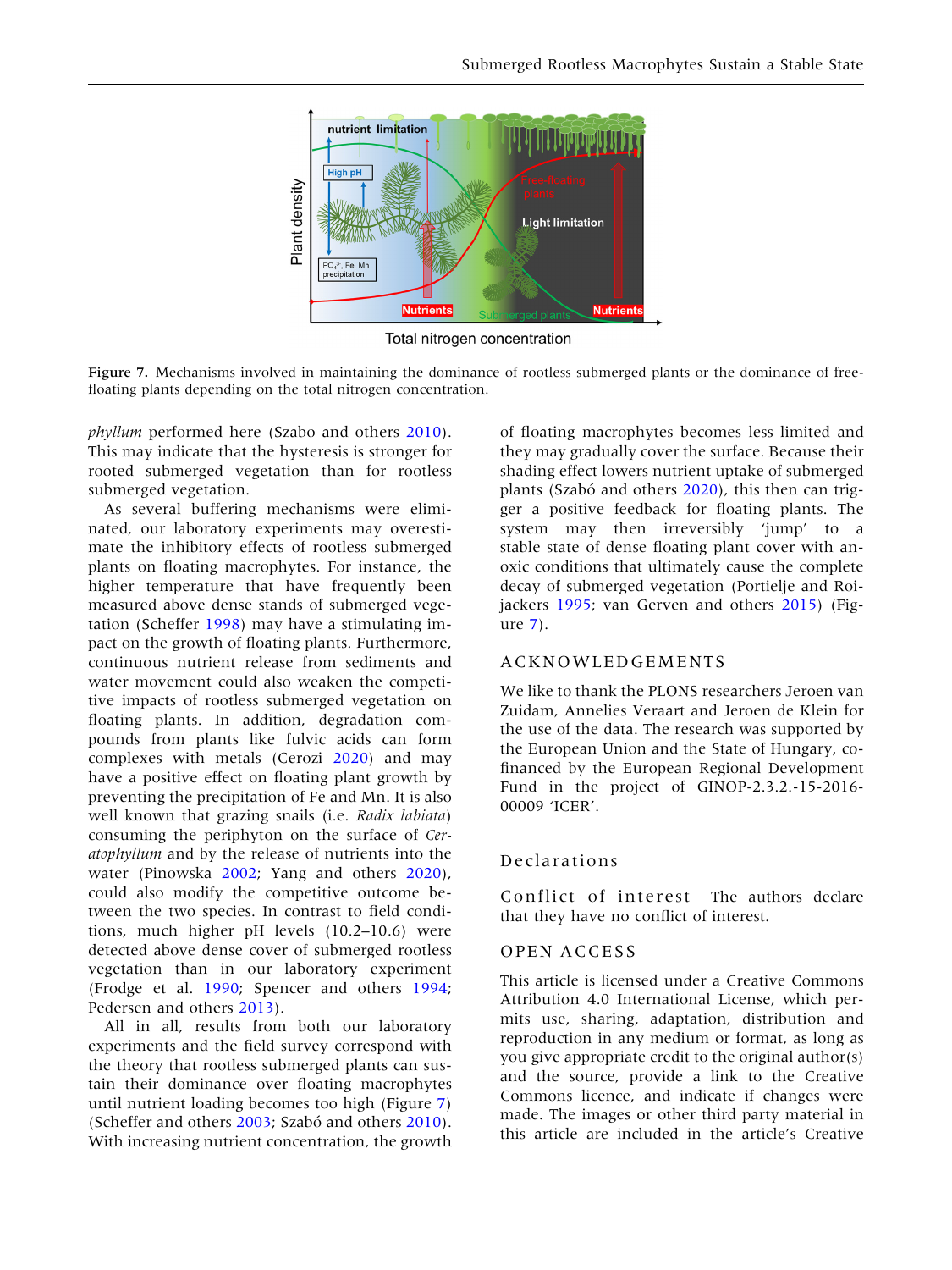<span id="page-11-0"></span>Commons licence, unless indicated otherwise in a credit line to the material. If material is not included in the article's Creative Commons licence and your intended use is not permitted by statutory regulation or exceeds the permitted use, you will need to obtain permission directly from the copyright holder. To view a copy of this licence, visit [h](http://creativecommons.org/licenses/by/4.0/) [ttp://creativecommons.org/licenses/by/4.0/.](http://creativecommons.org/licenses/by/4.0/)

#### REFERENCES

- Barko JW, Smart RM. 1985. Laboratory culture of submerged freshwater macrophytes on natural sediments. Aquat Bot 21:251–263. [https://doi.org/10.1016/0304-3770\(85\)90053-1](https://doi.org/10.1016/0304-3770(85)90053-1).
- Bornette G, Puijalon S. 2011. Response of aquatic plants to abiotic factors: a review. Aquat Science 73:1–14.
- Brönmark C, Vermaat JE. 1998. Complex fish–snail–epiphyton interactions and their effects on submerged freshwater macrophytes. In: Jeppesen E, Søndergaard M, Søndergaard M, Christoffersen K, Eds. The Structuring Role of Submerged Macrophytes in Lakes, . New York: Springer. pp 47–68.
- Cao T, Ni L, Xie P, Xu J, Zhang M. 2011. Effects of moderate ammonium enrichment on three submerged macrophytes under contrasting light availability. Freshwater Biol 56:1620– 1629. <https://doi.org/10.1111/j.1365-2427.2011.02601.x>.
- Cedergreen N, Madsen TV. 2002. Nitrogen uptake by the floating macrophyte Lemna minor. New Phytol 155:285–292. [https://d](https://doi.org/10.1046/j.1469-8137.2002.00463) [oi.org/10.1046/j.1469-8137.2002.00463.](https://doi.org/10.1046/j.1469-8137.2002.00463)
- Cerozi BS. 2020. Fulvic acid increases iron bioavailability in aquaponic systems: Theoretical designs and practical considerations to prevent iron deficiency in plants. Aquac Eng 90:102091. [https://doi.org/10.1016/j.aquaeng.2020.102091.](https://doi.org/10.1016/j.aquaeng.2020.102091)
- Chambers PA. 1987. Light and nutrients in the control of aquatic plant community structure. I. situ observation. J Ecol 75:621– 628. [https://doi.org/10.2307/2260194.](https://doi.org/10.2307/2260194)
- Chambers PA, Kalff J. 1987. Light and nutrients in the control of aquatic plant community structure. I. situ experiments. J Ecol 75:611–619. [https://doi.org/10.2307/2260193.](https://doi.org/10.2307/2260193)
- Dai Y, Tang H, Chang J, Wu Z, Liang W. 2014. What's better, Ceratophyllum demersum L. or Myriophyllum verticillatum L., individual or combined? Ecol Eng 70:397–401. [https://doi.or](https://doi.org/10.1016/j.ecoleng.2014.06.009) [g/10.1016/j.ecoleng.2014.06.009.](https://doi.org/10.1016/j.ecoleng.2014.06.009)
- Feuchtmayr H, Moran R, Hatton K, Connor L, Heyes T, Moss B, Harvey I, Atkinson D. 2009. Global warming and eutrophication: effects on water chemistry and autotrophic communities in experimental hypertrophic shallow lake mesocosms. J Appl Ecol 46:713–723. [https://doi.org/10.1111/j.1365-2664.](https://doi.org/10.1111/j.1365-2664.2009.01644.x) [2009.01644.x.](https://doi.org/10.1111/j.1365-2664.2009.01644.x)
- Frodge JD, Thomas GL, Pauley GB. 1990. Effects of canopy formation by floating and submergent aquatic macrophytes on the water quality of two shallow Pacific Northwest lakes. Aquat Bot 38:231–248.
- James CS, Eaton JW, Hardwick K. 1999. Competition between three submerged macrophytes. Hydrobiologia 415:35–40.
- Landolt E, Kandeler R. 1987. The Family of Lemnaceae—a Monographic Study. Vol. 2. Zürich: Veröffentlichungen des Geobotanischen Institutes ETH. p p95.
- Larson D. 2007. Growth of three submerged plants below different densities of Nymphoides peltata (S. G. Gmel.) Kuntze. Aquat Bot 86:280–284.
- Lichtentaler KH. 1987. Chlorophylls and carotenoids: pigments of photosynthetic biomembranes. Methods Enzymol 148:350– 382.
- Loeppert H, Kronberger W, Kandeler R. 1977. Correlation between nitrate uptake and alkalinisation by Lemna paucicostata 6746. In: Thellier M, Monnier A, Demarty M, Eds. Transmembrane Ionic Exchanges in Plants, . Paris et Mount Saint Aignan: Edit CNRS et Université Rouen. pp 283-288.
- Lombardo P, Cooke GD. 2003. Ceratophyllum demersum—phosphorus interactions in nutrient enriched aquaria. Hydrobiologia 497:79–90.
- Lu J, Wang Z, Xing W, Liu G. 2013. Effects of substrate and shading on the growth of two submerged macrophytes. Hydrobiologia 700:157–167.
- McLay CL. 1976. The effect of pH on the population growth of three species of duckweed: Spirodela oligorrhiza, Lemna minor and Wolffia arrhiza. Freshwater Biol 6:125-136.
- Mjelde M, Faafeng B. 1997. Ceratophyllum demersum hampers phytoplankton development in some small Norwegian lakes over a wide range of phosphorus concentrations and geographical latitude. Freshwater Biol 37:355–365.
- Morris K, Bailey PCE, Boon PI, Hughes L. 2003. Alternative stable states in the aquatic vegetation of shallow urban lakes. II. Catastrophic loss of aquatic plants consequent to nutrient enrichment. Marine Freshwater Res 54:201–215.
- Morris K, Harrison KA, Bailey CPE, Boon PI. 2004. Domain shifts in the aquatic vegetation of shallow urban lakes: the relative roles of low light and anoxia in the catastrophic loss of the submerged angiosperm Vallisneria americana. Marine Freshwater Res 55:749–758.
- NNI. 1990. Water—photometric determination of the content of ammonium nitrogen and the sum of the contents of ammoniacal and organically bound nitrogen according to Kjeldahl by continuous flow analysis. Nederlands Normalisatie-Insituut, Normcommissie, 390 147 ''Waterkwaliteit'', Delft, The Netherlands.
- NNI, 1997. Water—determination of nitrite nitrogen and nitrate nitrogen and the sum of both by flow analyses (CFA and FIA) and spectrometrical detection. Nederlands Normalisatie-Insituut, Normcommissie 390 147 ''Waterkwaliteit'', Delft, The Netherlands.
- O'Sullivan PE, Reynolds CS. 2004. The Lakes Handbook. Limnology and Limnetic Ecology. Vol. 1. Oxford: Blackwell Publishing. p 699.
- Otsuki A, Wetzel RG. 1972. Coprecipitation of phosphates with carbonates in marl lake. Limnol Oceanogr 17:763–767.
- Pedersen O, Colmer TD, Sand-Jensen K. 2013. Underwater photosynthesis of submerged plants—recent advances and methods. Front Plant Sci 4:140.
- Peeters ETHM, van Zuidam JP, van Zuidam BG, van Nes EH, Kosten S, Heuts PGM, Roijackers RMM, Netten JJC, Scheffer M. 2013. Changing weather conditions and floating plants in temperate drainage ditches. J Appl Ecol 50:585–593. [https://d](https://doi.org/10.1111/1365-2664.12066) [oi.org/10.1111/1365-2664.12066.](https://doi.org/10.1111/1365-2664.12066)
- Phillips G, Will N, Moss B. 2016. Submerged macrophyte decline in shallow lakes: What have we learnt in the last forty years? Aquat Bot 135:37–45.
- Pinowska A. 2002. Effects of snail grazing and nutrient release on growth of the macrophytes Ceratophyllum demersum and Elodea canadensis and the filamentous green alga Cladophora sp. Hydrobiologia 479:83–94.